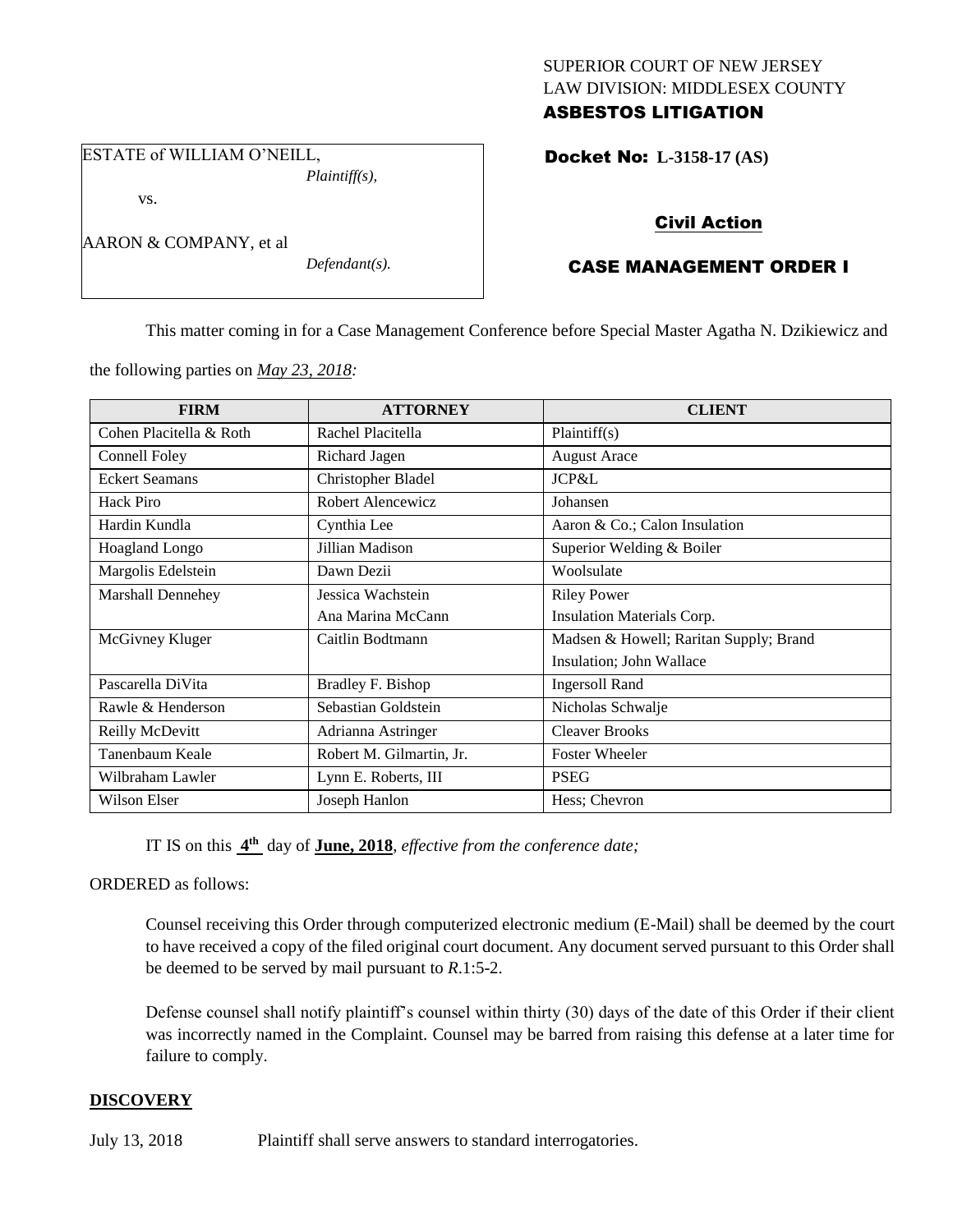| July 13, 2018      | Plaintiff shall serve answers to wrongful death interrogatories by this date.                                                                                                                               |
|--------------------|-------------------------------------------------------------------------------------------------------------------------------------------------------------------------------------------------------------|
| July 27, 2018      | Defendants shall serve answers to standard interrogatories by this date.                                                                                                                                    |
| August 10, 2018    | Plaintiff shall propound supplemental interrogatories and document requests by this date.                                                                                                                   |
| September 21, 2018 | Defendants shall serve answers to supplemental interrogatories and document requests by this<br>date.                                                                                                       |
| August 10, 2018    | Defendants shall propound supplemental interrogatories and document requests by this date.                                                                                                                  |
| September 21, 2018 | Plaintiff shall serve answers to supplemental interrogatories and document requests by this<br>date.                                                                                                        |
| December 3, 2018   | Fact discovery, including depositions, shall be completed by this date. Plaintiff's counsel shall<br>contact the Special Master within one week of this deadline if all fact discovery is not<br>completed. |
| December 3, 2018   | Depositions of corporate representatives shall be completed by this date.                                                                                                                                   |

### **EARLY SETTLEMENT**

March 15, 2019 Settlement demands shall be served on all counsel and the Special Master by this date.

## **SUMMARY JUDGMENT MOTION PRACTICE**

| January 18, 2019 | Plaintiff's counsel shall advise, in writing, of intent not to oppose motions by this date. |
|------------------|---------------------------------------------------------------------------------------------|
| February 1, 2019 | Summary judgment motions shall be filed no later than this date.                            |
| March 1, 2019    | Last return date for summary judgment motions.                                              |

## **MEDICAL DEFENSE**

| July 13, 2018    | Plaintiff shall serve executed medical authorizations (along with answers to interrogatories)<br>by this date.                                                                                                                                           |
|------------------|----------------------------------------------------------------------------------------------------------------------------------------------------------------------------------------------------------------------------------------------------------|
| July 13, 2018    | Plaintiff shall serve a diagnostic medical report and any medical records in plaintiff's<br>possession by this date.                                                                                                                                     |
| January 14, 2019 | Plaintiff shall serve medical expert reports by this date.                                                                                                                                                                                               |
| April 18, 2019   | Defendants shall identify its medical experts and serve medical reports, if any, by this date. In<br>addition, defendants shall notify plaintiff's counsel (as well as all counsel of record) of a<br>joinder in an expert medical defense by this date. |

#### **LIABILITY EXPERT REPORTS**

January 14, 2019 Plaintiff shall identify its liability experts and serve liability expert reports or a certified expert statement by this date or waive any opportunity to rely on liability expert testimony.

 $\_$  ,  $\_$  ,  $\_$  ,  $\_$  ,  $\_$  ,  $\_$  ,  $\_$  ,  $\_$  ,  $\_$  ,  $\_$  ,  $\_$  ,  $\_$  ,  $\_$  ,  $\_$  ,  $\_$  ,  $\_$  ,  $\_$  ,  $\_$  ,  $\_$  ,  $\_$  ,  $\_$  ,  $\_$  ,  $\_$  ,  $\_$  ,  $\_$  ,  $\_$  ,  $\_$  ,  $\_$  ,  $\_$  ,  $\_$  ,  $\_$  ,  $\_$  ,  $\_$  ,  $\_$  ,  $\_$  ,  $\_$  ,  $\_$  ,